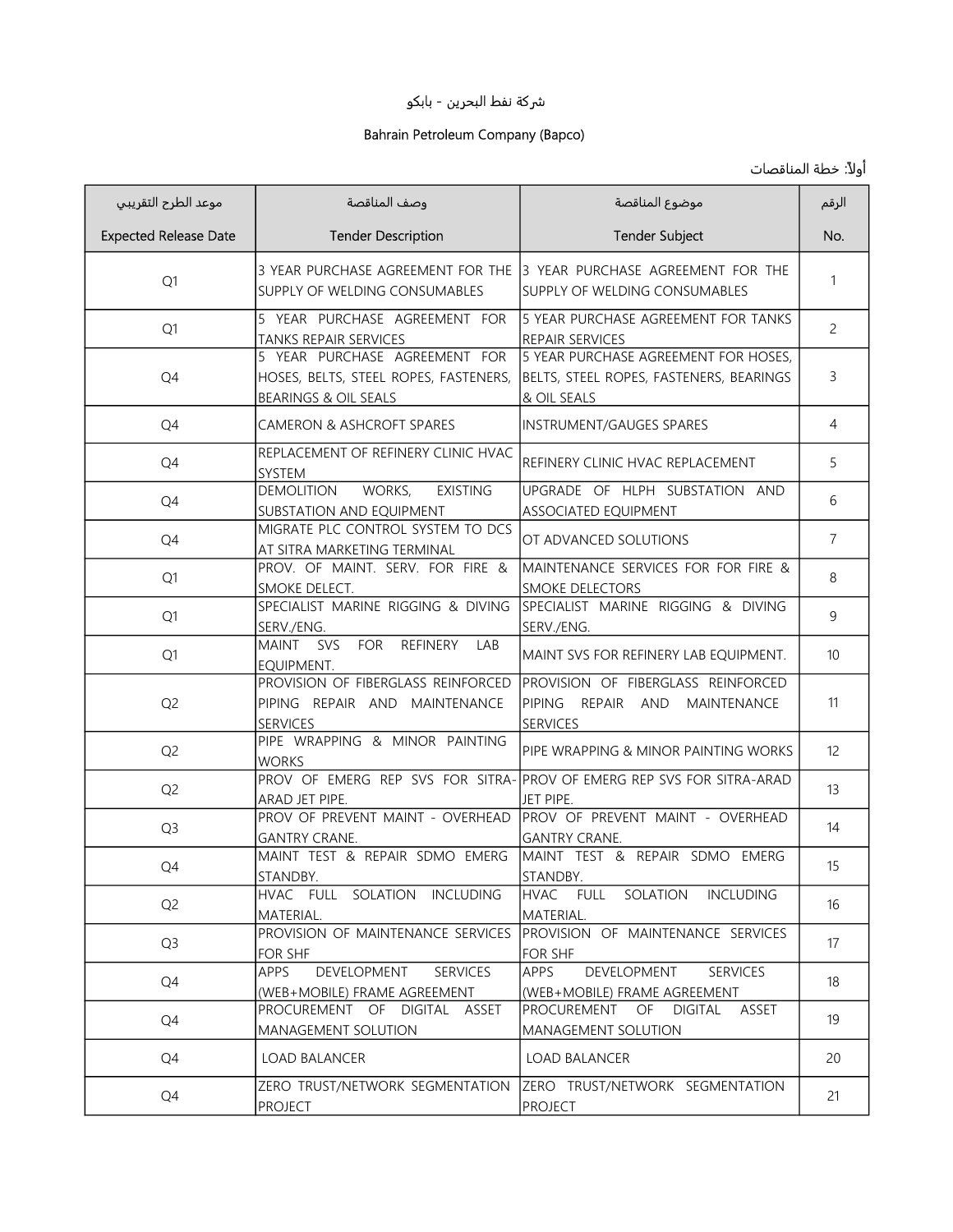| Q4             | SWITCHES FOR IBM P9(EXTREME)                                                                                                                        | SWITCHES FOR IBM P9(EXTREME)                                                                       | 22 |
|----------------|-----------------------------------------------------------------------------------------------------------------------------------------------------|----------------------------------------------------------------------------------------------------|----|
| Q4             | <b>DIGITAL</b><br><b>TRANSFORMATION</b><br><b>GOVERNANCE GUIDELINE</b>                                                                              | DIGITAL TRANSFORMATION GOVERNANCE<br><b>GUIDELINE</b>                                              | 23 |
| Q4             | <b>IDM PHASE2</b>                                                                                                                                   | <b>IDM PHASE2</b>                                                                                  | 24 |
| Q4             | 100 LAPTOP                                                                                                                                          | 100 LAPTOP                                                                                         | 25 |
| Q4             | DMZ SWITCH UPGRADE                                                                                                                                  | DMZ SWITCH UPGRADE                                                                                 | 26 |
| Q4             | PROCESS SAFETY SHAPING PROJECT                                                                                                                      | PROCESS SAFETY SHAPING PROJECT                                                                     | 27 |
| Q4             | OPERATOR ROUNDS AND ELECTRONIC<br>SHIFT HANDOVER SYSTEM                                                                                             | OPERATOR ROUNDS AND ELECTRONIC<br>SHIFT HANDOVER SYSTEM                                            | 28 |
| Q4             | DETECTION & INCIDENT RESPONSE<br>SERVICES PROJECT                                                                                                   | DETECTION & INCIDENT<br><b>RESPONSE</b><br><b>SERVICES PROJECT</b>                                 | 29 |
| Q4             | PENETRATION TESTING PROJECT                                                                                                                         | PENETRATION TESTING PROJECT                                                                        | 30 |
| Q4             | NETWORK DETECTION AND RESPONSE<br><b>PROJECT</b>                                                                                                    | NETWORK DETECTION AND RESPONSE<br><b>PROJECT</b>                                                   | 31 |
| Q4             | DATA CLASSIFICATION & PDPL PROJECT                                                                                                                  | DATA CLASSIFICATION & PDPL PROJECT                                                                 | 32 |
| Q4             | DIGITAL FACTORY PROJECT                                                                                                                             | DIGITAL FACTORY PROJECT                                                                            | 33 |
| Q4             | ROP - TRANSFER ORDER MANAGEMENT<br>SYSTEM                                                                                                           | Irop - transfer order management<br><b>SYSTEM</b>                                                  | 34 |
| Q4             | <b>BAR CODING SOLUTION (PROCUREMENT)</b>                                                                                                            | <b>BAR CODING SOLUTION (PROCUREMENT)</b>                                                           | 35 |
| Q4             | CONFIGURATION<br><b>NETWORK</b><br>MANAGEMENT (NETFLOW MONITORING,<br>SCCM PLUGIN, FIREWALL ANALYZER)                                               | NETWORK CONFIGURATION MANAGEMENT<br>(NETFLOW MONITORING, SCCM PLUGIN,<br><b>FIREWALL ANALYZER)</b> | 36 |
| Q4             | RHCU DIGITAL TWIN PROJECT                                                                                                                           | <b>RHCU DIGITAL TWIN PROJECT</b>                                                                   | 37 |
| Q4             | TERM AGREEMENT FOR A PERIOD OF<br>THREE YEARS FOR SUPPLY OF SEA FOOD<br>ITEMS FOR USE IN BAPCO CLUB,<br>REFINERY CAFETERIA AND AL DAR.              | SUPPLY OF SEA FOOD ITEMS                                                                           | 38 |
| Q4             | TERM CONTRACT FOR PROVISION OF<br>OPERATION SERVICES OF BOWLING<br>FACILITY AT AWALI CLUB                                                           | PROVISION OF OPERATION SERVICES OF<br><b>BOWLING FACILITY</b>                                      | 39 |
| Q4             | TERM CONTRACT SUPPLY OF FURNITURE<br><b>FOR AWALI</b>                                                                                               | SUPPLY OF FURNITURE FOR AWALI                                                                      | 40 |
| Q4             | TERM CONTRACT FOR PROVISION OF<br>BUS SERVICE FOR A PERIOD OF 5 YEARS                                                                               | <b>PROVISION OF BUS SERVICE</b>                                                                    | 41 |
| Q <sub>2</sub> | MAINTENANCE, REPAIR AND OPERATION<br>MATERIALS FOR ELECTRICAL SUPPLIES,<br><b>ELECTRICAL</b><br><b>EQUIPMENT</b><br><b>AND</b><br>ELECTRONIC SPARES | <b>MRO SUPPLIER</b>                                                                                | 42 |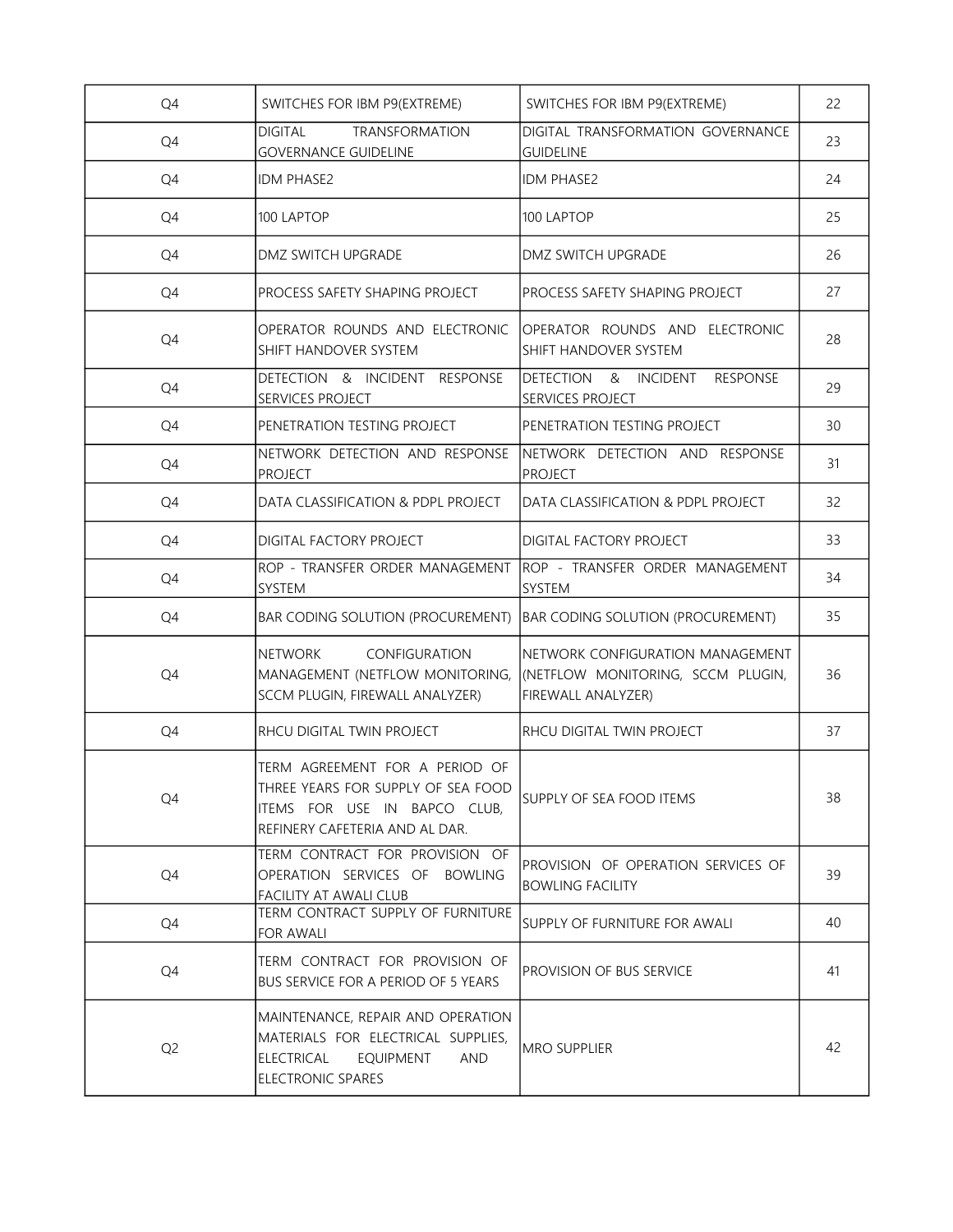| Q1             | ATOMIC ABSORPTION SPECTROMETER<br><b>ANALYZER</b><br><b>WITH</b><br>THE<br>LATEST<br>INDUCTIVELY COUPLED PLASMA MASS<br>SPECTROMETER.                                       | INDUCTIVELY COUPLED PLASMA MASS<br><b>SPECTROMETER</b>                                                                                               | 43 |
|----------------|-----------------------------------------------------------------------------------------------------------------------------------------------------------------------------|------------------------------------------------------------------------------------------------------------------------------------------------------|----|
| Q <sub>2</sub> | WASTE WATER TREAT. PLANT WWWTP<br>OPER. & MAIT.                                                                                                                             | WASTE WATER TREAT. PLANT WWWTP<br>OPER. & MAIT.                                                                                                      | 44 |
| Q1             | O&M FOR BAHRAIN DIST SOLAR ENERGY                                                                                                                                           | O&M FOR BAHRAIN DIST SOLAR ENERGY                                                                                                                    | 45 |
| Q1             | OF<br><b>PROVISION</b><br>ON-GOING<br>MAINTENANCE, TRAINING AND EXERCISE<br>SERV FOR BAPCO                                                                                  | PROVISION OF ON-GOING MAINTENANCE,<br>TRAINING AND EXERCISE SERV FOR BAPCO                                                                           | 46 |
| Q <sub>2</sub> | SUPPLY OF CAUSTIC SODA                                                                                                                                                      | SUPPLY OF CAUSTIC SODA                                                                                                                               | 47 |
| Q <sub>2</sub> | SUPPLY OF MARINE PAINTS                                                                                                                                                     | SUPPLY OF MARINE PAINTS                                                                                                                              | 48 |
| Q4             | INSTALLATION AND COMMISSIONING<br>OF ELECTRICAL CABLES                                                                                                                      | UPGRADE OF HLPH SUBSTATION AND<br>ASSOCIATED EQUIPMENT                                                                                               | 49 |
| Q4             | PROVISION FOR APC AUDIT SERVICES                                                                                                                                            | PROVISION FOR APC AUDIT SERVICES                                                                                                                     | 50 |
| Q4             | <b>LSFO-OTS UPGRADE</b>                                                                                                                                                     | OT ADVANCED SOLUTIONS                                                                                                                                | 51 |
| Q4             | ADVANCED VIDEO MONITORING IN LSFO                                                                                                                                           | OT ADVANCED SOLUTIONS                                                                                                                                | 52 |
| Q1             | HIRE OF MOBILE ELECTRICAL<br>DIESEL GENERATORS AT AWALI                                                                                                                     | HIRE OF MOBILE ELECTRICAL<br>DIESEL GENERATORS AT AWALI                                                                                              | 53 |
| Q1             | Provision of Maintenance Services for the<br>Refinery Laboratory equipment                                                                                                  | Provision of Maintenance Services for the<br>Refinery Laboratory equipment                                                                           | 54 |
| Q1             | PROVESION OF COURIER SERVICES FOR<br>FIVE (5) YEARS                                                                                                                         | PROVESION OF COURIER SERVICES FOR FIVE<br>(5) YEARS                                                                                                  | 55 |
| Q <sub>3</sub> | Replace old Physical Servers                                                                                                                                                | Replace old Physical Servers                                                                                                                         | 56 |
| Q4             | Telecomm services consolidation                                                                                                                                             | Telecomm services consolidation                                                                                                                      | 57 |
| Q <sub>2</sub> | Tailoring of Security Uniform                                                                                                                                               | Security Uniform                                                                                                                                     | 58 |
| Q <sub>2</sub> | LTA FOR SUPPLY OF LOCAL, REGIONAL,<br>THAI AND IMPORTED FRUITS AND<br>VEGETABLES FOR BAPCO CLUB, AL DAR,<br>HOSPITAL<br>AWALI<br><b>AND</b><br>REFINERY<br><u>CAFETERIA</u> | LTA FOR SUPPLY OF LOCAL, REGIONAL,<br>THAI AND<br>IMPORTED FRUITS AND<br>VEGETABLES FOR BAPCO CLUB, AL DAR,<br>AWALI HOSPITAL AND REFINERY CAFETERIA | 59 |
| Q <sub>2</sub> | THREE (3) YEARS AGREEMENT FOR<br>SUPPLY OF JUICES & DAIRY PRODUCTS<br>FOR THE USE IN BAPCO CLUB, REFINERY<br>CAFETERIA, AL DAR AND AWALI HOSPITAL                           | THREE (3) YEARS AGREEMENT FOR SUPPLY<br>OF JUICES & DAIRY PRODUCTS FOR THE USE<br>IN BAPCO CLUB, REFINERY CAFETERIA, AL<br>DAR AND AWALI HOSPITAL    | 60 |
| Q <sub>2</sub> | Three (3) Years Purchase Agreement for<br>Supply of Poultry Items for Bapco Club, Al<br>Dar, Awali Hospital and Refinery Cafeteria                                          | Three (3) Years Purchase Agreement for<br>Supply of Poultry Items for Bapco Club, Al<br>Dar, Awali Hospital and Refinery Cafeteria                   | 61 |
| Q <sub>3</sub> | Five (5) Years - SUPPLY OF PRINTING<br>STATIONERY                                                                                                                           | Five (5) Years - SUPPLY OF PRINTING<br><b>STATIONERY</b>                                                                                             | 62 |
| Q4             | PROVISION OF JANITORIAL SERVICES TO<br><b>AWALI HOSPITAL</b>                                                                                                                | PROVISION OF JANITORIAL SERVICES TO<br><b>AWALI HOSPITAL</b>                                                                                         | 63 |